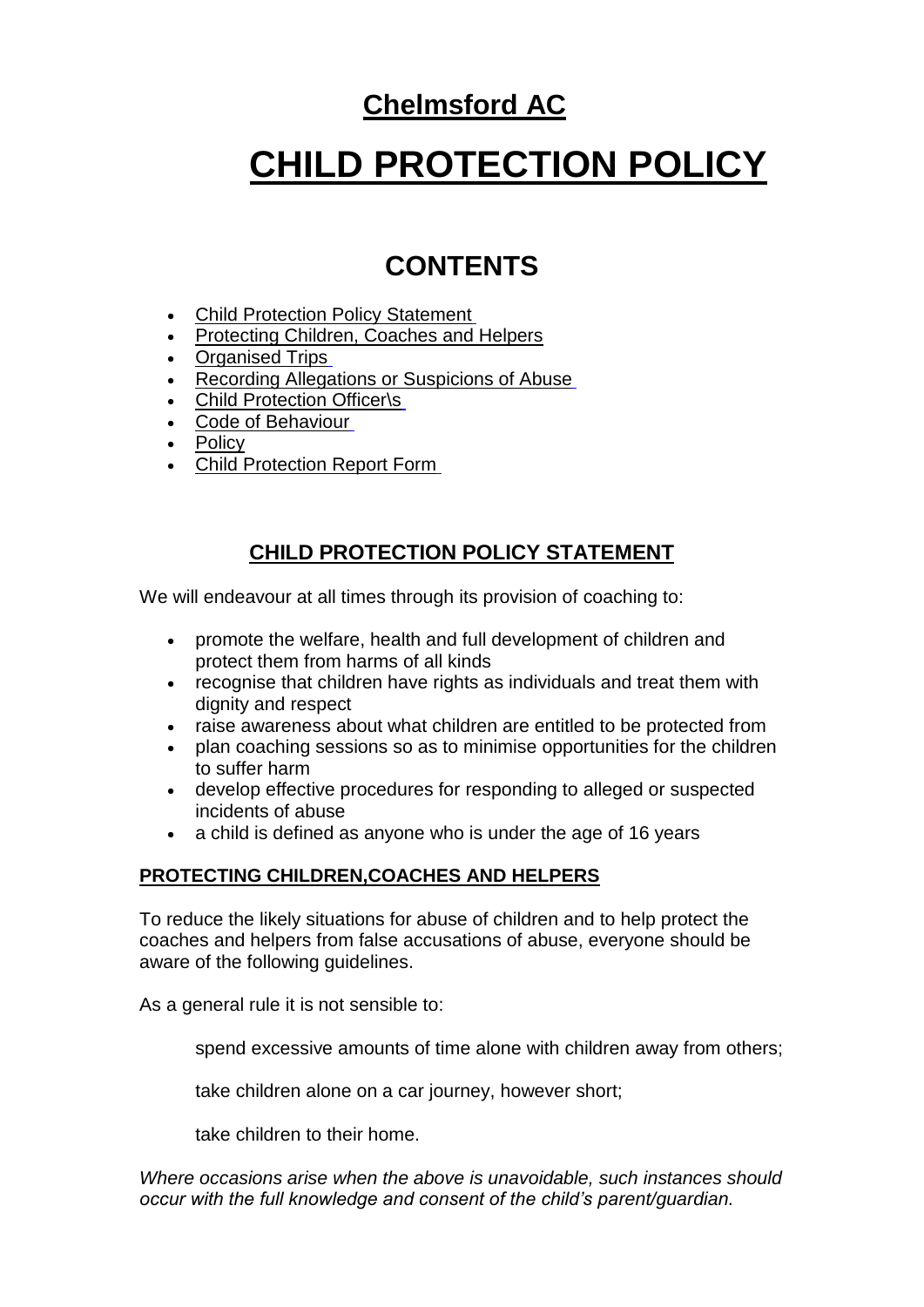#### Coaches and Helpers should:

Always ensure that the parent/guardian collects the child.

For the older child who may wish to travel to the track, circuit training or race on their own, written permission from the parent/guardian must be obtained.

Coaches and Helpers should not:

Leave a child alone with someone else.

Be alone with a child in the changing room.

Treat a child for an injury alone and away from others.

Allow children to use inappropriate language unchallenged.

Let allegations a child makes go unchallenged or unrecorded

#### **ORGANISED TRIPS**

For trips such as a weekend competition, where a child will be travelling without a parent, additional steps should be taken to ensure the welfare and protection of the child.

The following guidelines for the trip should be observed:

- Parents/guardians must be given full information about a trip.
- Parents/guardians written permission must be given for a child to be included on the trip.
- The coach/team manager/helper must be aware of any special medical problems a child has and must be satisfied that they can be dealt with.
- Written permission must be given by the parent/guardian that in extreme circumstances, medical attention can be given to a child.
- Coaches, team managers and helpers are responsible for the welfare and safety of the children whilst they are on the trip.
- The children must be adequately supervised at all times.
- Parents should be informed of actions requiring discipline in writing. A report must be made and given to the child protection officer.
- There should be a minimum of two adults accompanying the children on a coach trip. If the group consists of both sexes then male and female supervision should be provided.
- If a coach/team manager/helper is providing a lift in a car to a coaching session or race meeting, permission must be obtained from the parent/guardian and any necessary insurance cover provided.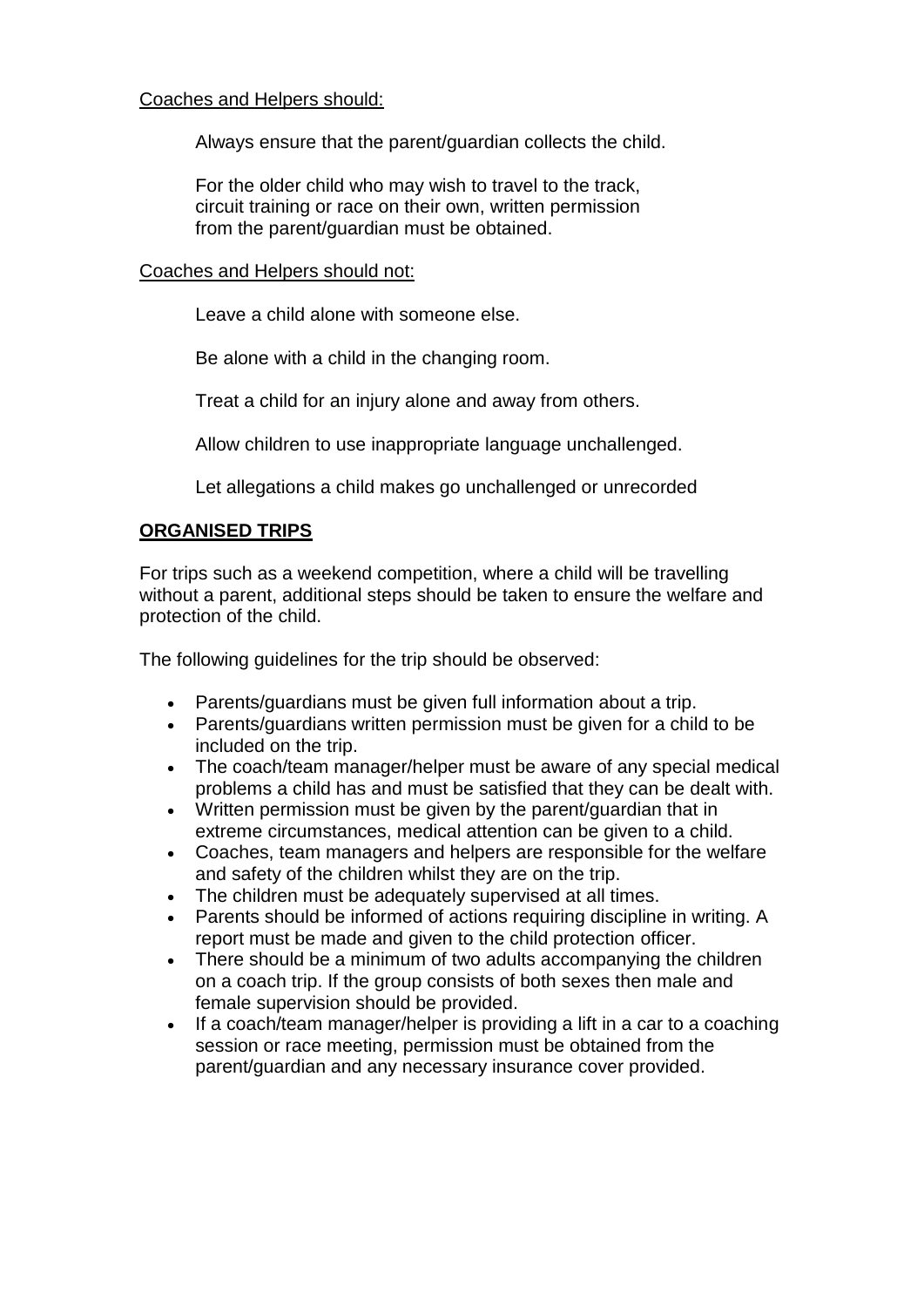#### **RECORDING ALLEGATIONS OR SUSPICIONS OF ABUSE**

In all cases where an allegation of abuse is made against a member of the club, a record of the incident must be made, using the Child Protection Report form. Copies of this form are available from either Child Protection Officer. Once completed it should be given to the club's Child Protection Officer/s who will record it in the Incident Record Book. Further investigation will be the responsibility of the clubs Child Protection Officer/s.

#### **This report contains:**

Name of the child

The age of the child

The parent's name

Home address and telephone number

Nature of the concern:

- Is the person making the report expressing their own concerns or passing on those of someone else.
- What has prompted the concerns? Give dates and times of specific incidents. Any physical signs? Behavioural signs? Indirect signs?
- Has the child been spoken to? If so, what was said?
- Have the parents/guardians been contacted? If so, what was said?
- Has anybody been alleged to be the abuser? If so record details.
- Has anyone else been consulted? If so, record details.

The Child Protection Officer/s will assess all allegations promptly and decide on appropriate action.

If it is a concern by a coach, team manager or helper as to the possible abuse of a child then they will report the concerns to the Child Protection Officer/s, on the Child Protection Report form. The CPO will investigate and after consultation report the concerns to Social Services and other agencies.

Full documentation will be kept. All information will be treated as confidential and held securely by the Child Protection Officer/s.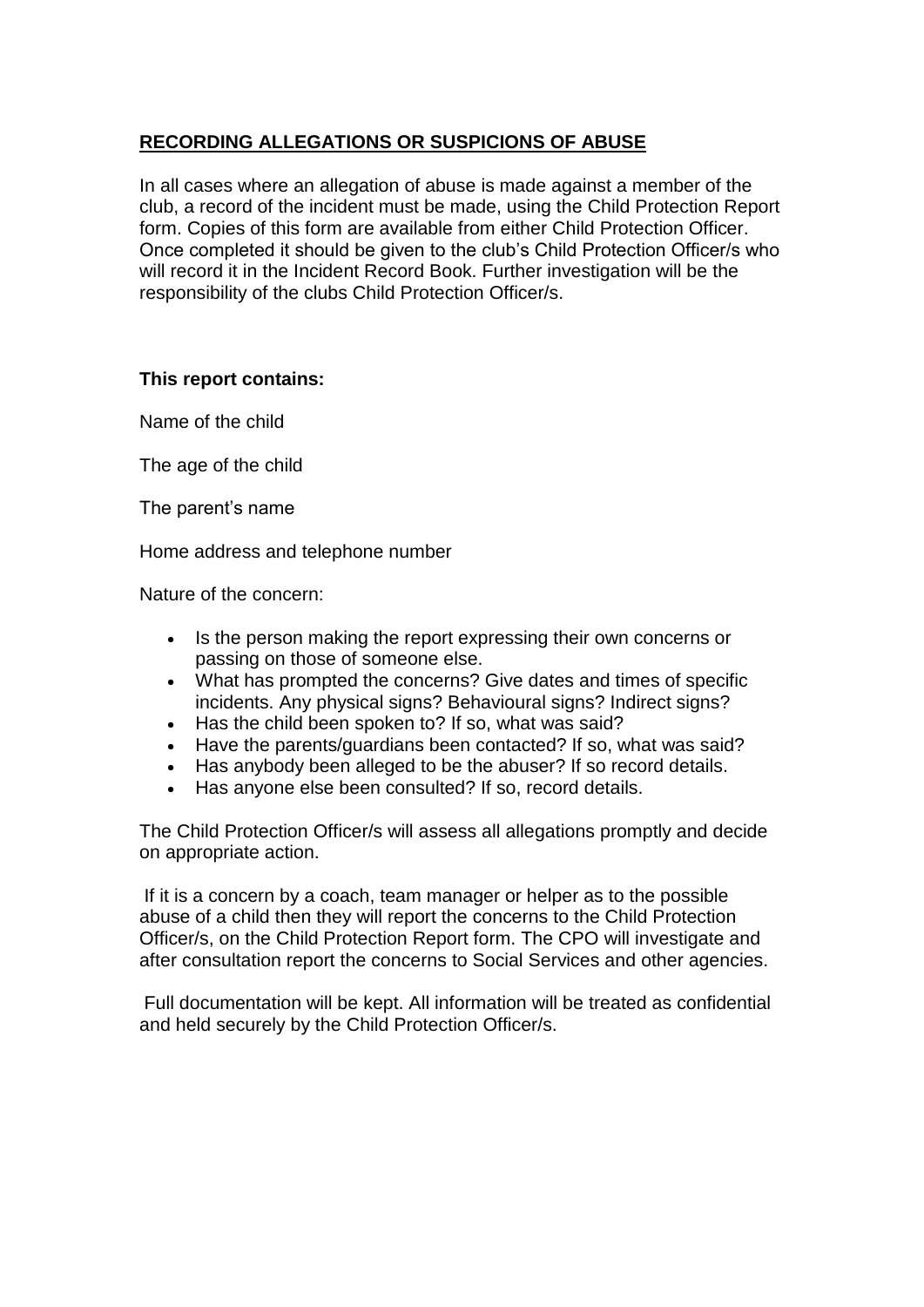#### **CHILD PROTECTION OFFICER/S**

The Child Protection Officer/s for Chelmsford AC will be responsible for:

- Introduction and implementation of the Child Protection Policy within the Club.
- Undertake any training that may be needed, keep up to date with any new guidelines that may be issued by the Governing Body of the Sport, NCF or Social Services.
- Ensure that all club coaches, helpers, officials complete a volunteer reference form and agreement to adhere to the clubs Child Protection Policy and keep these up to date.
- Keep up to date records of all qualifications of coaches, helpers and officials.
- Receive and advise on reports from coaches, helpers, and any other club member.
- Ensure that parents, children and young people know the Child Protection Officer/s are available to discuss any concerns.
- Initiate action where appropriate. Once identified, concerns must be reported to the appropriate services, i.e. Social Services, Police.
- Keep confidential any matter or information referred to them.
- Keep and record all information.
- Ensure the Chairperson is kept informed where appropriate.

 $- 4 -$ 

### **CODE OF BEHAVIOUR**

DO treat everyone with respect.

DO provide an example you wish to follow.

- DO run coaching sessions in sight or hearing of others.
- DO respect a young person's right to privacy.

DO provide access for young people and adults to feel comfortable enough to point out attitudes or behaviour they do not like and provide a caring atmosphere.

DO maintain a healthy adult lifestyle.

DO use common sense in selecting subjects to demonstrate skills on.

DO remember that someone else might misinterpret your actions, no matter how well intentioned.

DO recognise that caution is required especially in sensitive moments of counselling such as when dealing with bullying, bereavement or abuse.

DO have separate sleeping accommodation for coaches and children.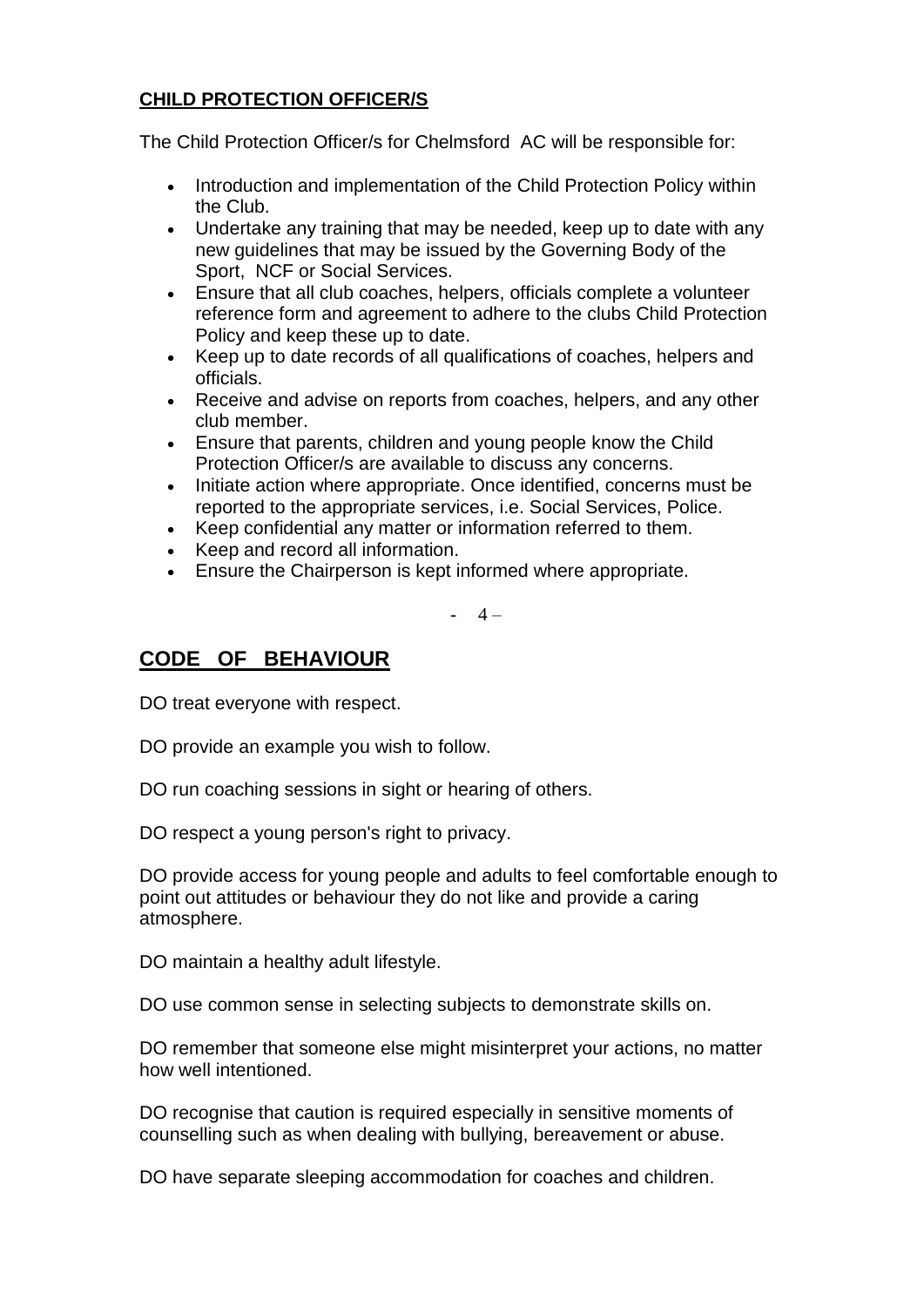**DO NOT** permit abusive youth peer activities (e.g. ridiculing, bullying).

**DO NOT** have inappropriate physical or verbal contact with others.

**DO NOT** jump to conclusions about others without checking facts.

**DO NOT** allow yourself to be drawn into inappropriate attention seeking behaviour such as tantrums or crushes but deal firmly and fairly with such behaviour at all times.

**DO NOT** exaggerate or trivialise child abuse issues.

**DO NOT** show favouritism to any individual.

**DO NOT** make any suggestive remarks or gestures or tell jokes or stories of a 'smutty' nature to children.

**DO NOT** rely on your good name to protect you - it may not be enough!

**DO NOT** believe "it can never happen to me" - it can!

**DO NOT** get close to or have physical contact with a young person without clearly explaining what you are doing (e.g. correcting position of a foot in a throw or a stretching routine etc.).

#### **POLICY**

All adults coaching, managing teams, helping or coming into contact with children or young people under the aegis of activities of the club must comply with the Child Protection Policy and Code of Behaviour of the Club.

As one such person you are required to sign a copy of this document. By signing you agree to comply with the Policy and to follow the Code of Behaviour. The signed form should be returned to a Child Protection Officer. Chelmsford AC accepts that in matters concerning child protection the welfare of the child is the paramount consideration.

It is the policy of Chelmsford AC to safeguard the welfare of the children and all others involved in its activities by protecting them from physical, sexual and emotional harm.

Everyone coaching, and helping with children and young people will be required to disclose all convictions, whether spent or not.

Anyone involved with an offence involving abuse or causing harm to children will be subject to disciplinary action, which could include expulsion from Chelmsford AC and prohibition from participating in the activities of the Club and include notifying the appropriate authority.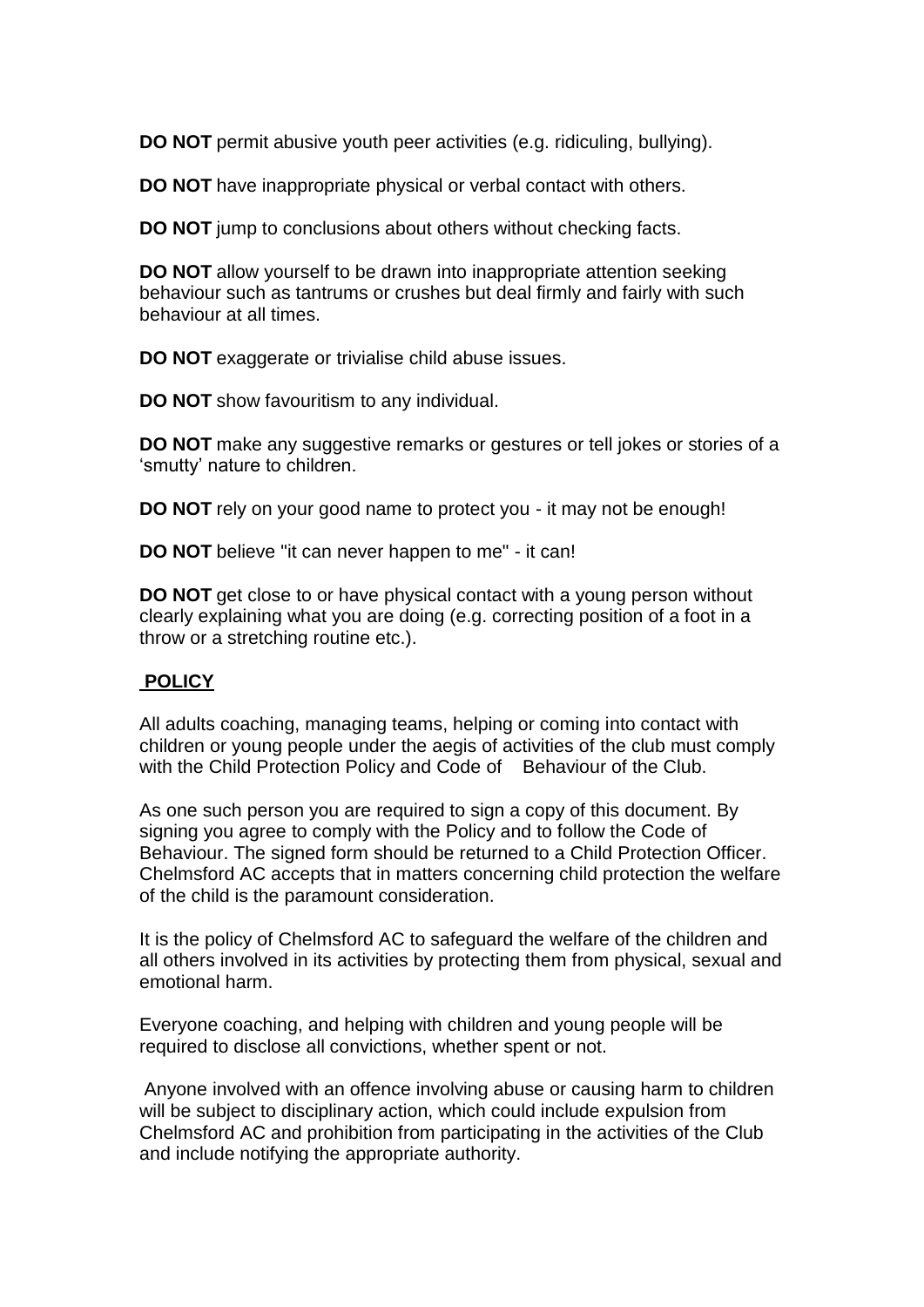Persons against whom allegations of such offences have been made, which appear well founded, will be denied access to children even though they may not have been convicted of a relevant offence. Any person so accused does have the right to appeal against this decision.

#### **If you suspect a child is being abused:**

1a. immediately tell a Child Protection Officer.

2a. record the facts as you know them on a CPR form and give a copy to your Child Protection Officer.

3a. ensure that the child has access to an independent adult.

4a. ensure that no other situation arises which could cause any further concern.

#### **If a child discloses to you abuse by someone else:**

1a. allow the child to speak without interruption, accepting what is said.

2b. alleviate feeling of guilt isolation, while passing no judgement.

3b. advise that you will try to offer support, but that you must pass the information on.

4b. same steps as 1a-4a as in suspecting a child is being abused.

#### **If you receive an allegation about any adult or about yourself:**

1c. immediately tell your Child Protection Officer.

2c. record the facts as you know them on a CPR form and give a copy to your Child Protection Officer.

3c. try to ensure that no-one is placed in a position which could cause further compromise.

### **You must report and refer any abuse; you must not investigate.**